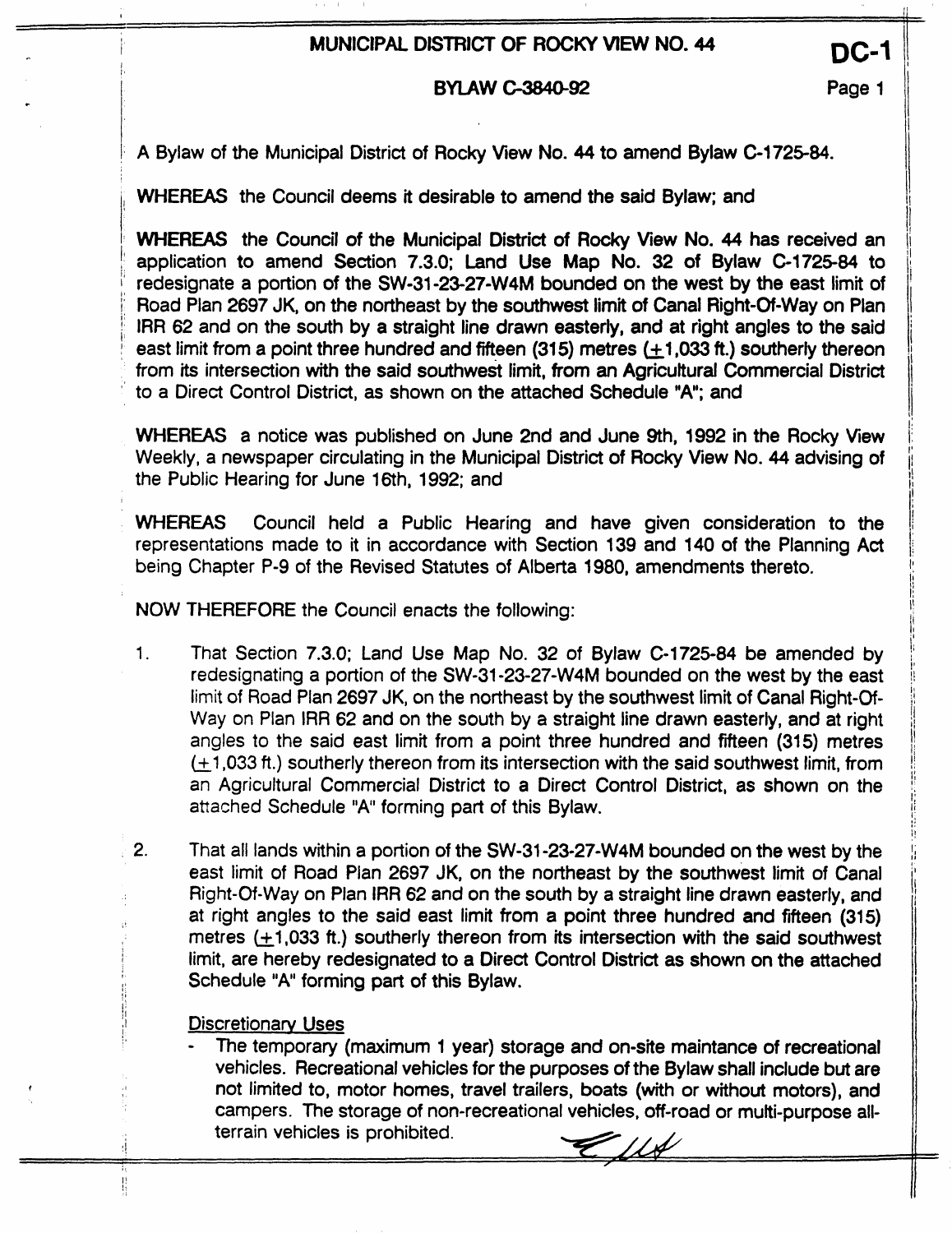## **MUNICIPAL DISTRICT OF ROCKY VIEW NO. 44**

#### **BYLAW C-3840-92 Page 2**

<u>ا</u><br>ا

1-

/j

A building less than 500  $m^2$  (2,691 ft<sup>2</sup>) for administration and storage.

#### **Existing Site Uses**

1,

I I

! i:

**I I**  Ë, The abattoir use shall cease and all equipment shall be removed prior to any Development Permit being issued.

#### **General Land Use Regulations**

**<sup>f</sup>**The General Land Use Regulations shall apply as contained in **Section** 8 of Land Use Bylaw C-1725-84, as well as, the following provisions:

Minimum Requirements (for buildings, parking, **and** storage):

Storage area of site  $-0.85$  ha  $(2.1$  ac)

Front Yard (measured from the nearest limits of SR **#791)**  - **15.24** m **(50** ft)

Side Yards - South - 15.24 m (50 ft) - North - **171** rn (561 *ft)* 

Rear Yard - 15.24 m **(50** ft)

Maximum Requirements:

Number of Recreational Vehicles - 69 (outdoor)

**Utilities** 

**I'**  I\*

*I* I

Sewer faciiities to be supplied to **the** satisfaction of Alberta Labour and Alberta Environment prior to any Development Permits being issued.

Landscaping. Security. Fire Prevention. Height. and Controlled Appearance

- Landscaping, fencing, berming, height, visual screening, site design, and building , materials compatible with the surrounding residential dwellings **shall** be as required by the Municipal Planning Commission through the consideration of a Development Permit for any development on the site.
- and contained on-site. All site drainage is to be directed away from the Western Irrigation District Canal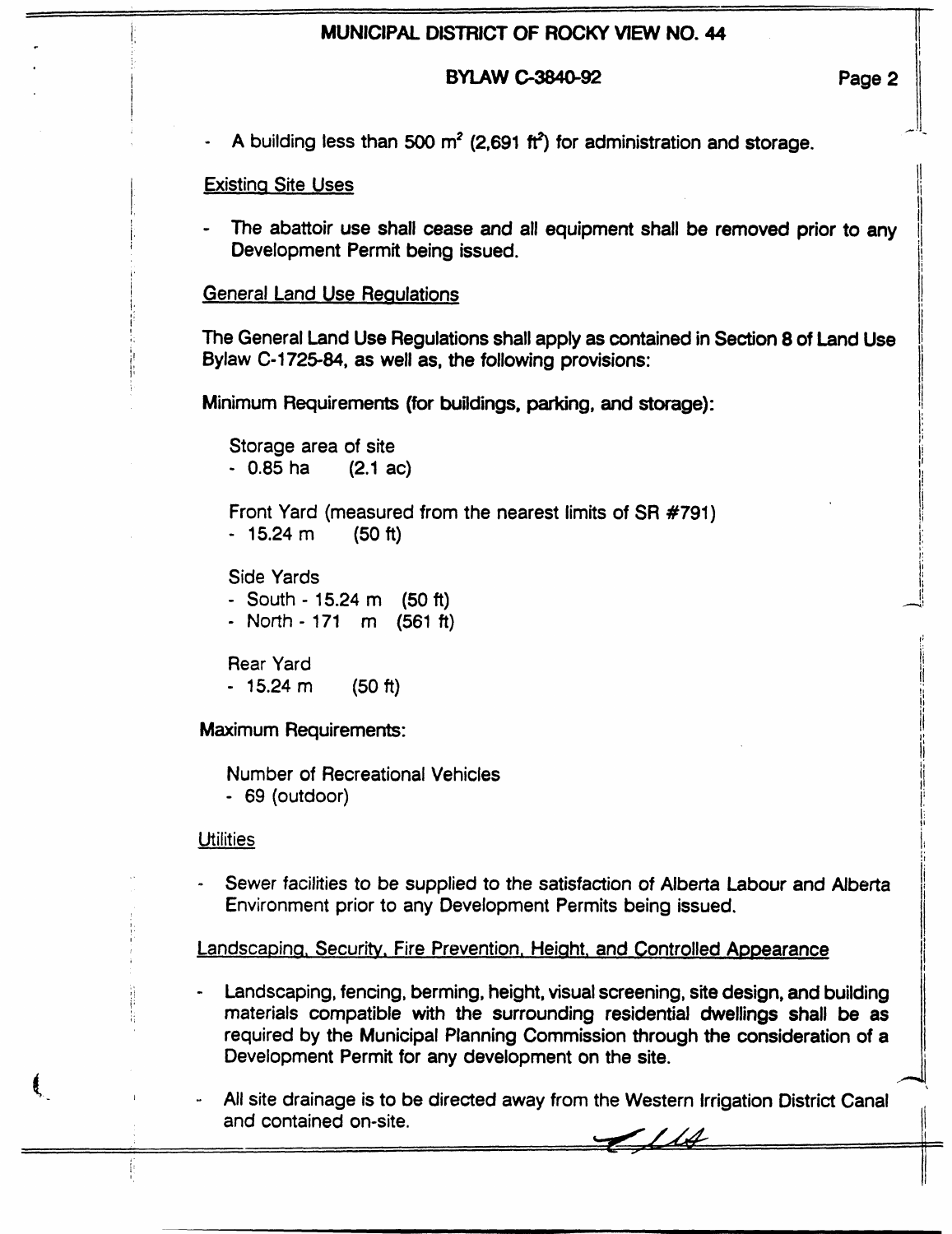# **MUNICIPAL DISTRICT OF ROCKY WRN NO. 44**

## BYLAW *c3840-92* Page **3**

- Fire prevention measures are to be provided to the satisfaction of **the Rocky** View Fire Chief and included in the Development Permit **where necessary.**
- <sup>I</sup>**3.** The Bylaw comes into effect upon the date of its third reading. I

File: **3231** 031

First reading passed in open Council, assembled in the City of Calgary, in the Province of Alberta, this 12th day of May, 1992, on a motion by Councillor Isley.

Second reading passed in open Council, assembled in the *City* of Calgary, in the Province of Alberta, this 15th day of September 1992, on a motion by Councillor MacFarlane.

Third **and** final reading **passed** in open Council, assembled in **the** City of Calgary, in the Province *of* Alberta, this 15th day of September 1992, on a motion by Councillor Vincent.

*cx2GcAb*  REEVE OR DEPUTY **REEVE** 

į. /I I i

!

Ħ

Chnaltz MUNICIPAL SECRETARY